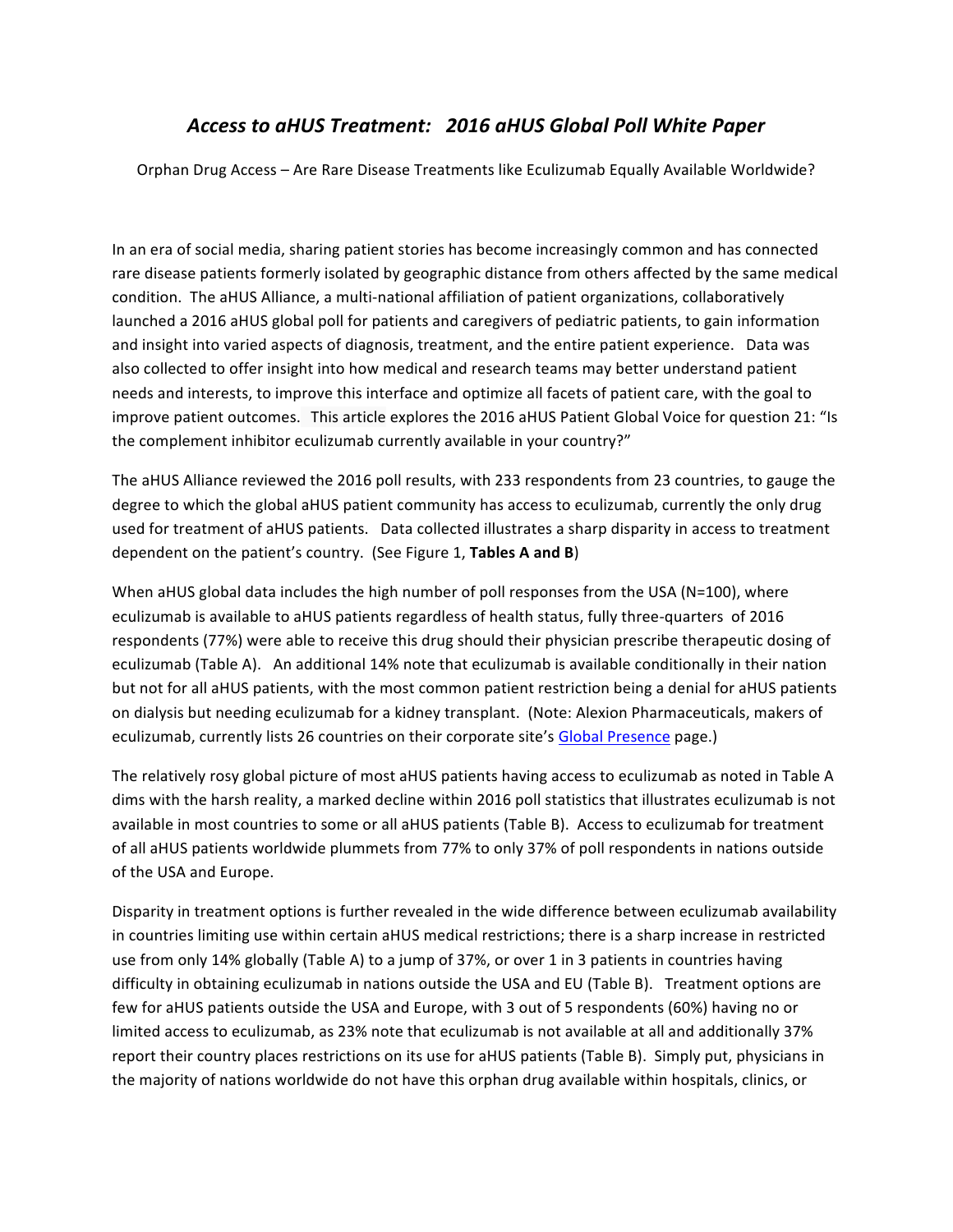other healthcare settings despite medical reports and research that demonstrates the efficacy of eculizumab in treatment of both adult and pediatric aHUS patients.



To provide additional insight, **Figure 2 Table C** provides a different view by omitting the high USA response rate to highlight data received from the other 22 nations participating in the 2016 aHUS global poll. When USA poll responses are omitted, eculizumab availability drops from 77% to only 62% of aHUS patients noted to have full access to this drug in their country. Treatment access around the world is conditionally restricted in many nations represented in the aHUS survey, evidenced by the steep increase from 14% to 23% of 2016 poll responses categorizing their nation as one that limits eculizumab availability to only select aHUS patient medical situations.

Simply put, 2016 aHUS poll results indicate that physicians in the majority of nations worldwide do not have this orphan drug available for aHUS patients within hospitals, clinics, or other healthcare settings despite medical reports and research that demonstrates the efficacy of eculizumab in treatment of both adult and pediatric aHUS patients.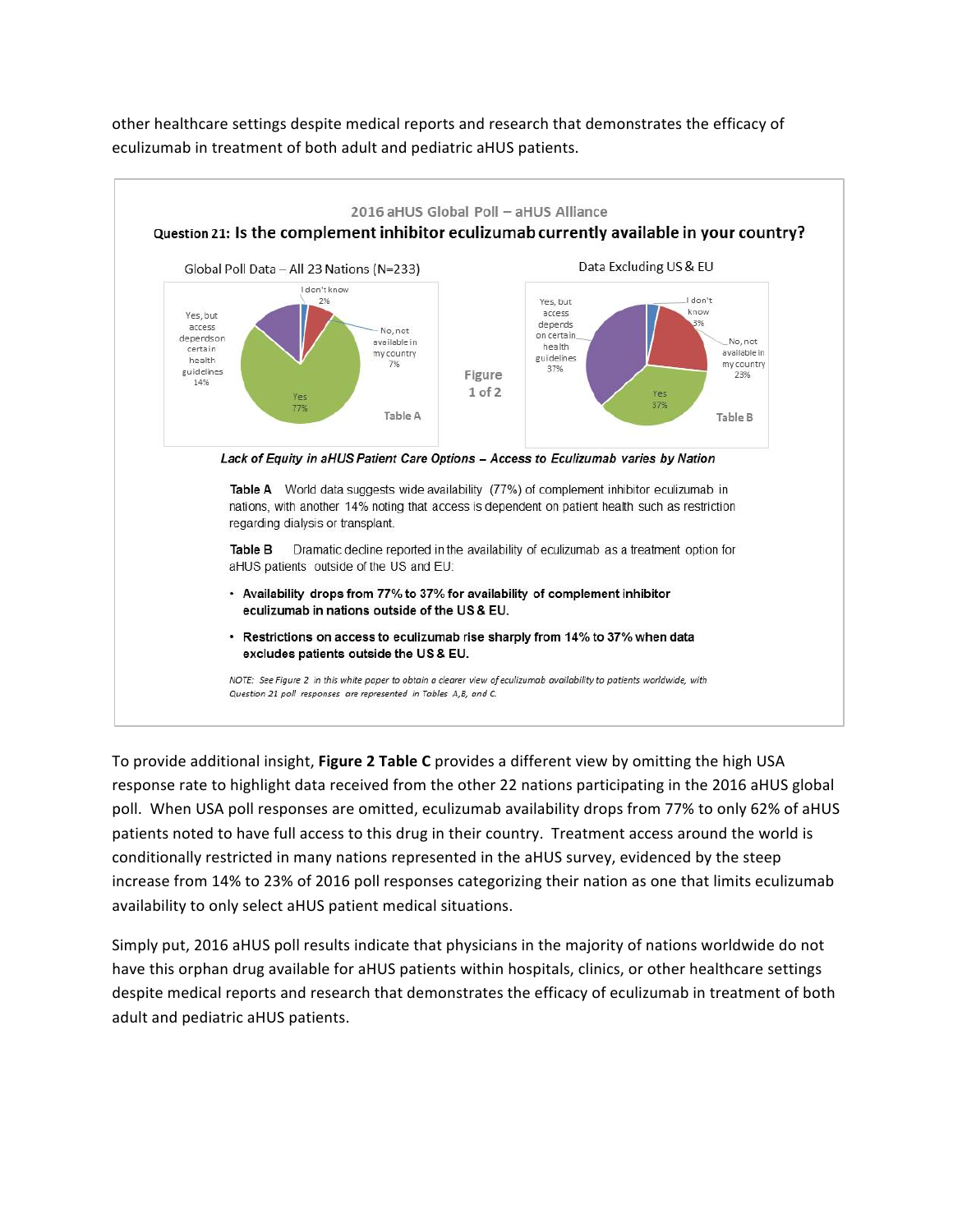

The aHUS Alliance understands the difficulties in bringing an orphan drug to market, the rigors of pharma R & D, stringent scientific requirements, and the myriad worldwide variations among governmental regulatory environments. Drug safety and supply, intellectual property protection, and national healthcare systems all impact patient healthcare options - as does treatment cost. Our alliance of nations appreciates that a bevy of socio-economic and geo-political issues come wrapped around hard economic realities, but rare disease patients now connect to an expanding pool of information and medical advancements through global advocacy efforts. Patients with aHUS face the challenge of knowing that this chronic and life-threatening disease may cause a catastrophic medical event without warning, yet we are lucky – reportedly 95% of rare disease patients do not have a drug, therapy or treatment for their condition. $<sup>1</sup>$ </sup>

Atypical HUS patients are rare even among the 6000 to 7000 different rare disease populations. Rare diseases affect millions of people worldwide, although in the USA to be defined as a rare disease means fewer than 200,000 Americans would be affected (2016 USA pop 2016 is about 324 million), and a disease or disorder in Europe is defined as rare when it affects fewer than 1 in 2000 people.  $^2$  For those patients worldwide challenged by atypical HUS ours is an ultra-rare patient population, since aHUS is estimated to affect less than 2 people in a million.<sup>3</sup>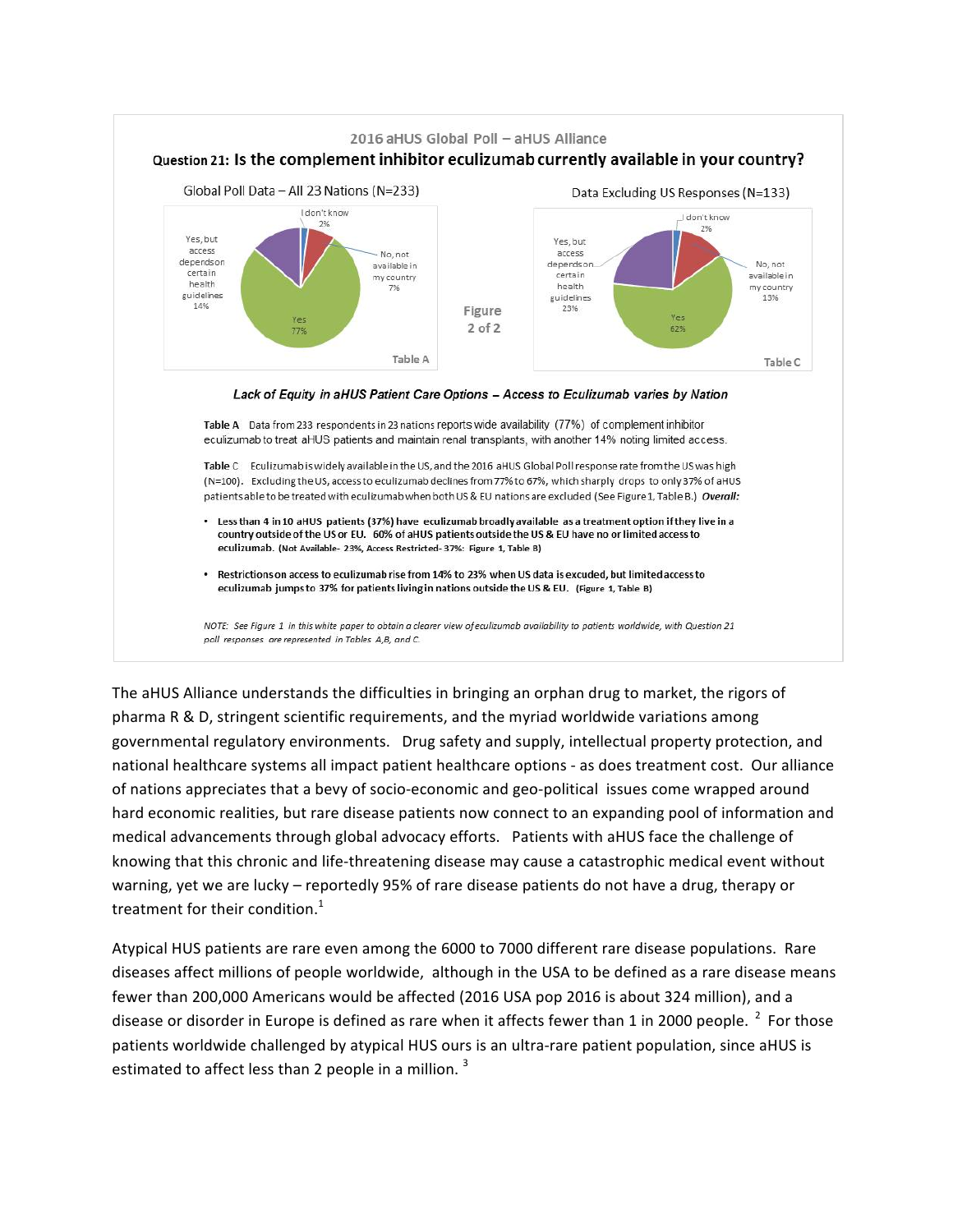These 2016 aHUS global poll results clearly underscore the lack of equity in aHUS treatment options available in countries outside of the USA and EU, despite availability and effectiveness of eculizumab therapy for aHUS patients of all ages with varying degrees of kidney function. Without access to eculizumab, aHUS patients will languish on dialysis while co-morbidities mount - even though success in maintaining a renal graft with eculizumab therapy has been documented in medical literature.

"A good medication for rare disease patients is a medication that is both available in the country where they live and affordable. The drug is of little use if one of these two factors is missing." (Quote from EURORDIS website.<sup>4</sup>) Development of orphan drugs and bringing them to market is difficult from a variety of perspectives. The 2016 aHUS global poll included multiple survey questions that address treatment availability and the impact of cost on aHUS patient care options, with full poll results available through the aHUS Alliance's global networking hub at www.ahusallianceaction.org, including the RareConnect webinar analyzing 2016 survey results.

In conclusion, 2016 aHUS global poll data presents an overall picture of patient care and aHUS treatment options that vary widely from nation to nation, pointing to a worldwide lack of equitable and effective healthcare available for atypical HUS patients.

# **Citations**

1. According to the EveryLife Foundation for Rare Diseases, although some groups have multiple treatment options. (former name Kakkis Foundation) http://everylifefoundation.org/

2. Rare Disease Day, Statistics – Annually recognized the last day of February. http://www.rarediseaseday.org/

3. Maga TK, Nishimura CJ, Weaver AE, Frees KL, Smith RJH. Mutations in alternative pathway complement proteins in American patients with atypical hemolytic uremic syndrome. Hum Mutat. 2010b;31:E1445-60. [PubMed]

4. EURORDIS: The Voice of Rare Disease Patients in Europe. Website article: 'Access to Orphan Drugs" http://www.eurordis.org/content/access-orphan-drugs